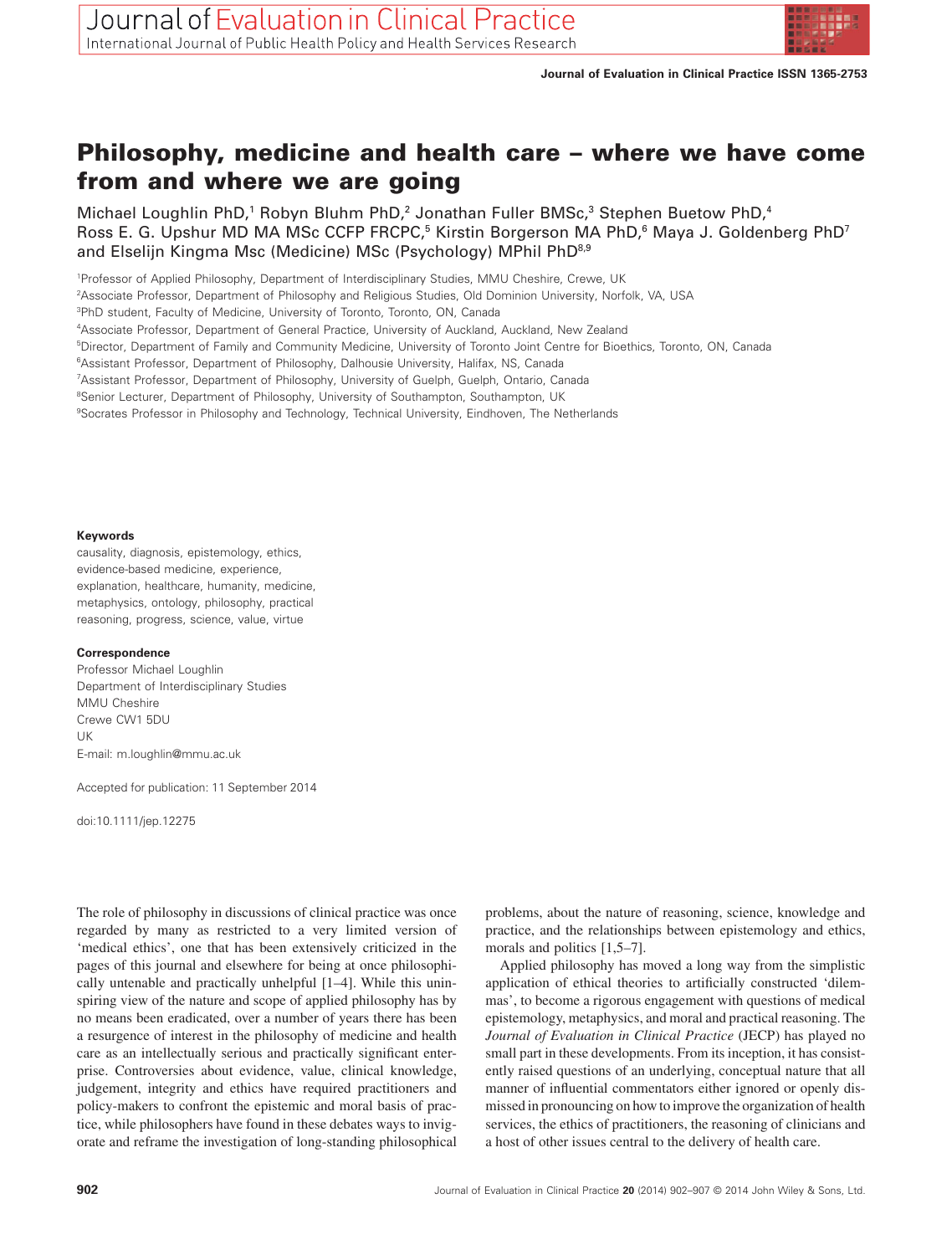Those influential authors insisted that there were no significant philosophical or methodological problems with importing concepts from the worlds of commerce and 'management science' into health systems [8–11]. From their perspective, the only really interesting and practically relevant questions concerned how to 'advance' this project in the context of such 'change resistant' environments as the British National Health Service [11]. However, the JECP gave voice to those who questioned the meaningfulness and value of applying concepts such as 'audit' and 'organisational quality' (as derived from business and management theories) to complex health systems and practices [12–15]. In doing so, it fulfilled the proper goal of an academic publication, in resisting what we have previously called 'moderate antiintellectualism' [1]: the view that the practical mind is properly employed in considering thoughtfully questions about 'how to' apply currently fashionable or pervasive ideas and approaches, but not in considering questions about why – or whether – one should wish to adopt these approaches, or in subjecting their underlying ideas and assumptions to rigorous critical scrutiny. We regard the rejection of this view as both definitive of a philosophical outlook and – in accord with John Stuart Mill [16] and George Bernard Shaw [17], respectively – as a necessary precondition for both freedom and progress [1,5].

Similarly, even as the authors of policy documents and 'practical ethics' texts have proceeded as though there were no unresolved questions worth mentioning about 'ethics and values' in health care, or as though the resolution of such questions was a straightforward, empirical matter [18–20], contributors to the JECP have exposed a lack of consensus beyond the platitudinous on some of the most pressing questions about the nature and value of health and health care [4,6]. These questions include the role of value judgements in clinical diagnosis [21,22], the role of virtue in medical training and practice [5,6], and the role of normative thinking in the definition of health and illness [23,24]. The implication, again, is that we need to do more rigorous philosophical thinking, not less, if we are to have anything to say that is at once substantive (going beyond platitudes) and defensible (justifiable in principle to other reasonable people). More thought is required, if we are even to understand the nature of our disagreements, let alone find realistic ways to resolve them [6].

But by far the most significant contribution of the JECP has been to the debate about evidence-based medicine (EBM). Again, resisting from the outset the temptation to treat underlying questions – about the nature of scientific evidence and its relationship with other 'warrants' for clinical decision making – as either settled already or a distraction from the truly 'practical' project of making all practice 'evidence-based', the journal initiated a genuinely critical debate that has transformed our understanding of the relationship between evidence, reasoning and practice. From its early expressions of concern about the limitations of probabilistic reasoning [25] and the rhetorical abuses of the term 'evidence' by leading figures in the EBM movement [26], the journal soon became a major forum for exploring the multiplicity of questions raised by EBM, questions as diverse as: the nature and dimensions of evidence, the epistemology and ontology of causality [27–29]; the relationship between knowledge production and economic and political factors (and the sceptical questions these relationships raise concerning the 'base' research evidence provides for sound practice) [30–32]; the role of context-specific knowledge in clinical reasoning [21,25,33]; the logic of probabilistic and scientific reasoning [34–38]; the relationship between factual and evaluative reasoning [22–24]; and the need to understand the personal and experiential features of the clinical encounter from the perspectives of both the practitioner and the patient [7,21,39–45]. To do justice to all of these issues, the journal set up a series of special 'EBM thematic' editions [30,40,46–51]. The repeated identification, in editorials of the 'EBM thematics' over several years, of factors EBM's account of sound clinical practice failed to address, logically invited the establishment of a vehicle to address these factors directly. Since 2010, the annual philosophy of medicine thematic issues [1,5–7] have been central to this intellectual undertaking, and to asserting the autonomy of the philosophy of medicine as an academic field worthy of serious pursuit.

These Philosophy Thematic editions have substantially advanced the debate on all of the above issues, developing arguments about virtue epistemology, person-centred care and more broadly extending the ways in which philosophical enquiry can make a substantive contribution to resolving issues of concern in clinical practice. While by no means a full representation of the range of ideas and arguments covered in the thematic editions to date, the articles selected for publication in this philosophy section of the commemorative twentieth anniversary edition of the journal represent some of the key movements in the central debates that have dominated our pages [52–69].

#### **After EBM: explanation, diagnosis, causality and decision making**

We open the section with a series of articles that appraise the current state of EBM, its limitations and prospects for its future development, beginning with a paper that very much vindicates the concerns raised in earlier editions of the JECP [30–32] about the role of political and economic factors in shaping the research agenda [52]. Susanna Every-Palmer and Jeremy Howick argue that the aims of EBM have been undermined by (mostly industryfunded) researchers, who have engaged in selective publication and the deliberate manipulation of research methods. In order to save EBM from the worst aspects of this problem, the authors offer a provocative suggestion: adjust the ranking of industry-funded research to reflect greater scepticism about the trustworthiness of its results. This proposal would be a quick fix for the immediate problem, but should also generate careful reflection on just how far we are from a state of ideal clinical research.

Alexander Mebius wants to move criticism of EBM away from the typical focus on the methodological limits of randomized trials and the hierarchy of evidence [53]. He follows Tonelli [21] and others in arguing for a plurality of methods utilized for corroborating medical claims, suggesting that the strength of the evidential warrant lies in the evidence itself, rather than the methodology used to garner that evidence.

Benjamin Chin-Yee addresses the importance of the underdetermination of theory by evidence (the Duhem–Quine thesis) for the philosophy of medicine [54]. This is an important set of arguments from the philosophy of science that, aside from a paper by Sehon and Stanley [70], has not engendered much attention in the EBM debate. Chin-Yee provides a careful exposition of the thesis and then skilfully shows its application with respect to the tensions between explanations by clinical trials and physio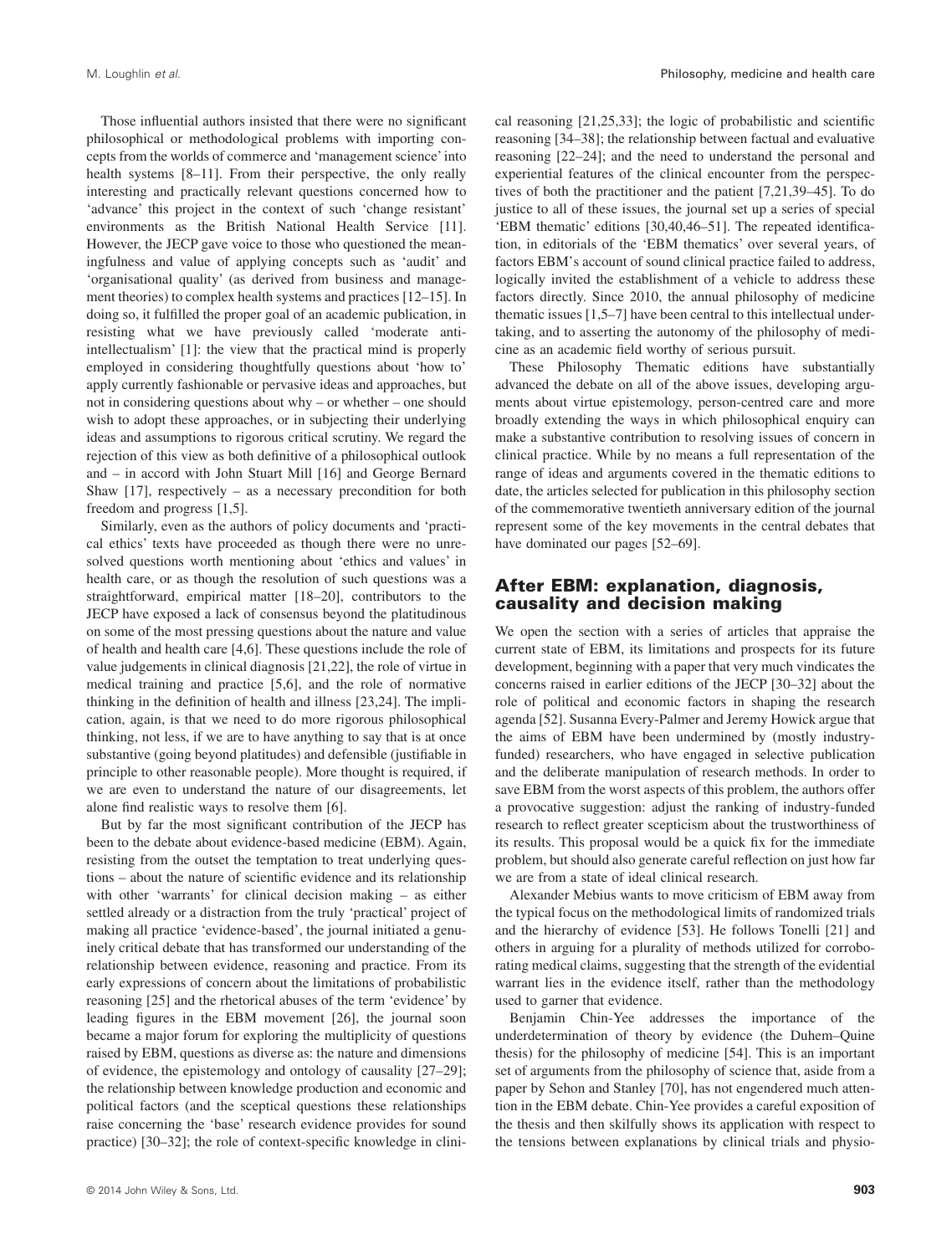logical mechanisms. Using the example of the chemotherapeutic agent imatinib, Chin-Yee shows how the hierarchy of evidence as articulated by EBM exacerbates the underdetermination of theory by evidence and proposes a pluralistic epistemology as a partial solution to this problem.

The nature and value of explanatory diagnoses and explanatory pluralism are also key preoccupations of the paper by Michael Cournoyea and Ashley Kennedy [55]. These authors propose a methodology for investigating medically unexplained physical symptoms (MUPS). Currently, MUPS are diagnosed via nonexplanatory labels. Yet even when mechanistic explanations remain out of reach, Cournoyea and Kennedy argue that explanatory diagnoses should be pursued. Such diagnoses are preferable to non-explanatory syndromic diagnoses because they bring both epistemic and therapeutic benefits to patients and their providers. They therefore advocate a methodology of causal explanatory pluralism in the diagnosis of MUPS.

This short subsection concludes with a paper that emphasizes the uniqueness of individual cases, stressing the limitations of aggregate-based reasoning and calling for a much broader range of factors to be incorporated into clinical thinking and decision making. It is fitting that the subsection concludes with a paper by an author who raised some of the earliest alarms about the use of statistical aggregates to inform conclusions about the treatment of specific patients, in the first volume of the journal, 20 years ago [25]. Sandra Tanenbaum [56] reviews the history and prominent defences of the statistical aggregate in medicine, concluding that its principle masters are not only epistemic but also political. Thus, if the 'knowledge of particulars' needed to help cross the gap between aggregates and individuals is to be seen as epistemically legitimate, it must be politically legitimated through educational and quality assurance initiatives that recognize its importance. This discussion sets the scene for a series of essays exploring the human and social aspects of care.

### **Experience, caring, community and humanity: philosophy at the bedside**

At a time when authors writing under the label of 'real' EBM endorse the criticisms made in the JECP over so many years [71], it is particularly appropriate to look in detail at the factors that earlier exponents either overlooked or treated as aspects of the clinical encounter to be 'integrated' into EBM at a later stage. As the exponents of 'real' EBM clearly agree, the time for an intellectually serious effort to integrate these human, social and experiential factors into a more comprehensive account of clinical practice is very much upon us. Many clinicians may ask, aside from ethics, what business does philosophy have at the bedside? Even if many practitioners are not sensitized to the numerous conceptual and epistemological issues that arise in clinical care, these issues are no less pressing. Many of the papers in this volume speak to the need to reconsider and renew the conceptual structure of medicine.

Henrik Vogt and his colleagues support the development of an organismic, whole-oriented systems medicine for its potential to help reinstate the person in medical care [57]. At the same time, they draw insightful attention to constraints on its potential within primary care to close the gap between scientific and humanistic constructions of patients, and their health problems, in all their

complexity. The authors note that within the field of systems medicine, the most humanistic theory focuses on patients as integrative sites and processes of activity at all levels and scales. However, they question whether any philosophy of systems medicine can yet yield a fully personalizing science able to feed into humanistic medicine. Sceptical that systems medicine can become a complete foundation for clinical understanding and practice by accommodating humanistic concepts of experience, meaning and value, they argue for the need to complement systems medicine with the use of other methods.

Victor Cellarius and Ross Upshur argue that the current demographic transition, typified in high income settings by an ageing population and more concurrent chronic illnesses, necessitates a reconsideration of medical care in the late life course [58]. It has taken decades for palliative care to be accepted as an integrated component of modern medicine, but the sharp demarcation of what sort of patient qualifies for palliation has been blurred. Cellarius and Upshur articulate the concept of teleological care, that is, medicine that is focused on reasoning about telos (i.e. end) in three senses: (1) the end of life as a temporal limit; (2) the end of life as the individual's purpose and meaning; and (3) the end of life as the meaning of life as a whole. Integrating these strands would result in a mode of emphasis of care away from specialization and embracing a robust generalism.

Stephen Buetow's paper shifts the focus again, emphasizing the relational aspects of care and the moral agency of the patient as a person [59]. He makes the important claim that most patients need to, and can, care about clinicians. Such caring supports the wellbeing and personhood of the clinician on whose care the patient depends. It contributes thereby to a *repersonalization* of health care amid a crisis of loss of compassion, reflected not only in the ways that clinicians' actions can dehumanize patients but also in rising complaints by patients. Against this backdrop, Buetow suggests how patients can care about a clinician even when the clinician appears uncaring. Drawing on the philosophy and psychology of Hans Vaihinger's 'as if' theory, Buetow's approach requires the patient to imagine and act as if the apparently uncaring clinician is caring – so long as the uncaring is minor and uncertain to the patient. Use of the approach may require clinicians to remind patients in such circumstances to give them the benefit of the doubt. Testing this approach against his experience as a patient, Buetow finds it both 'relationship-protecting' and useful in rendering uncertainty (often treated as a negative in health care) productive.

Shawn Whatley argues that clinical medicine must work with scholars in the humanities to develop its own 'sui generis' philosophy of medicine [60]. Whatley notes that medical education is predominated by a reductive form of physicalism, and despite efforts to bring a biopsychosocial frame to understanding health and disease, medical students by and large accept a metaphysic of physicalism. For Whatley, remedying this is a central challenge for both the philosophy of medicine and medical education.

Ignaas Devisch and Stijn Vanheule draw on the work of the French philosopher Jean-Luc Nancy in their discussion of autonomy and paternalism in clinical medicine [61]. Nancy argues that there is strictly no such thing as autonomy, because the individual develops a sense of identity or self *heteronomously*, in the context of a broader community on the basis of input from external sources, including other individuals. The authors use this as a basis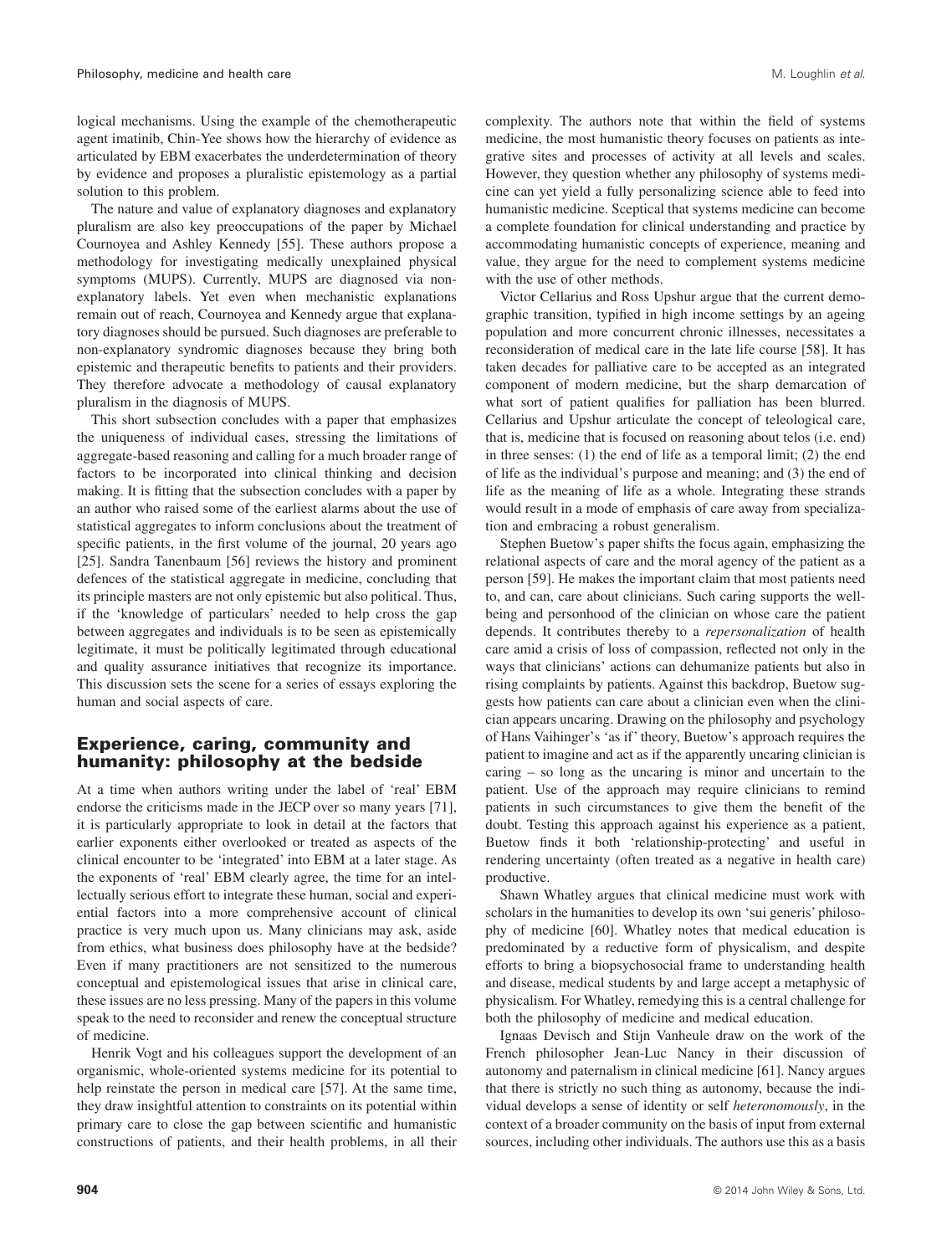from which to argue that developments in medical technology, with its inherently 'intruding' nature, make it urgent that we rethink the ideas of autonomy and selfhood and their importance in medicine.

From experience of serious illness as a patient – his own experience and that recounted by Havi Carel in her book, *Illness* [72] – former Health Service manager and philosopher Derek Mitchell further suggests what is needed to rehumanize modern health care [62]. Looking beyond systems and procedures, beyond biological and normative conceptions of illness, Mitchell focuses on how real improvements in patient care depend, at the bedside, on the virtuous practitioner. In action, this moral agent is responsive both situationally to the complexity of the health setting and relationally to the unique lived experience of the patient; the patient as a person whose being is disrupted by illness and exposed to the practitioner, for example, through narrative. Mitchell argues for improving the stories that patients tell rather than the measures against which practitioners are judged.

Referring to the definition of mental disorder in the fifth Diagnostic and Statistical Manual of Mental Disorders (DSM-5), Stijn Vanheule and Ignaas Devisch [63] note that mental disorders are usually associated with significant distress. However, the handbook is vague with respect to whether distress is crucial to the diagnosis of mental disorders, and a conceptual framework on the precise nature of distress is lacking. As a result, it remains vague how the term 'distress' is to be taken into account in actual diagnostic situations: DSM-5 provides no operational framework for diagnosing distress. Using the work of Georges Canguilhem on abnormality and pathology, and Paul Ricoeur's philosophical work on mental suffering, the authors aim to provide a structure for conceptualizing and evaluating distress. According to Ricoeur's phenomenological model, distress is not a quantity that can be measured, but a characteristic that should be studied qualitatively in interpersonal and narrative contexts: diagnosticians should describe and document how individuals experience subjective distress. On a practical level, this means that clinicians' ideas about patients' distress should be embedded in case formulations. A detailed evaluation of an individual's pathos experience should be made before conclusions are drawn with regard to diagnosis.

This issue obviously has implications for understanding distress that go beyond the important issue of its role in DSM-5, and the paper is a fine illustration of the unavoidable nature of philosophical reflection if we are to find an adequate basis for practice.

### **Debates**

As we noted, a great virtue of philosophy is its ability to cut through superficial appearances of consensus and to remind us that certain problems of a pressing and fundamental nature have *not* been resolved. Even when particular ideas and approaches have become dominant, critical reflection can enable us to see that they are by no means necessary, and such thinking can sometimes be an essential prerequisite of progress in a given area [5]. One of the great achievements of the JECP and its thematic editions has been in provoking debate about fundamentals – something we celebrate by unapologetically continuing the fundamental debates about causal ontology and about foundationalism in medicine that were raised and not resolved in previous issues.

In a previous Philosophy Thematic issue, Roger Kerry and colleagues [29] argued that EBM should adopt a dispositionalist metaphysics of causation. In this issue, Anders Strand and Veli-Pekka Parkkinen [64] champion an alternative, difference-making account of causality, which had been rejected by Kerry *et al*. Strand and Parkkinen contend that discussions of causality in medicine should focus on epistemological, rather than ontological, issues, and they argue that a difference-making approach to causality better supports inferences from research evidence to clinical decisions. In a reply to this paper, Kerry *et al*. [65] argue that their dispositionalist approach does ground clinical reasoning and, further, they claim that there is a good reason for philosophy of medicine to address ontological as well as epistemological questions about causation.

Ross Upshur [66] responds to Miles Little's essay from the previous thematic issue [73]. Little sought to defend what he terms a 'modest foundationalism'. While sympathetic to Little's arguments, Upshur argues that the notion of foundations, even modest, is incoherent. It is unclear why medicine needs a singular base or centre and the motivation for seeking one is also not well articulated. Upshur argues for a pragmatic fallibilism as the orienting epistemology for medicine.

#### **Conference reports**

We include two conference reports providing an overview of some of the active topics in the philosophy of medicine. Maël Lemoine and colleagues [67] report on the first biennial meeting of the International Advanced Seminar in the Philosophy of Medicine (IASPM). The IASPM was initiated by five research centres: the Centre for Humanities and Health at King's College (London, UK), the Institut für Geschichte, Theorie und Ethik der Medizin at Johannes Gutenberg (Mainz, Germany), the European School of Molecular Medicine (Milan, Italy), the IHPST at Panthéon-Sorbonne (Paris, France) and the Department of History and Philosophy of Science at Pittsburgh (USA). The mission of the meeting was to contribute to the consolidation of the philosophy of medicine as a field by bringing together junior researchers and senior academics for a 3-day conference exploring current and future directions in the field.

Emma Bullock and Elselijn Kingma [68] report on the fifth in a series of 1-day workshops organized by the Centre for Humanities and Health at King's College London. The goal of the workshops is to provide a new model for high-quality, open interdisciplinary engagement between medical professionals and philosophers, and under the broad heading of 'Medical Knowledge, Medical Duties', the invited audience of professionals and academics debated current controversies concerning public and private goods, expertise and obligation, EBM and person-centered medicine, particularism and judgement.

#### **Book review**

We conclude with a review of Alex Broadbent's new monograph *Philosophy of Epidemiology* from Jonathan Fuller [69]. Broadbent boldly opens up the philosophy of epidemiology as a new subdiscipline in the philosophy of medicine and the philosophy of science. His book carefully and articulately addresses important, often unchartered problems that are relevant to philosophers and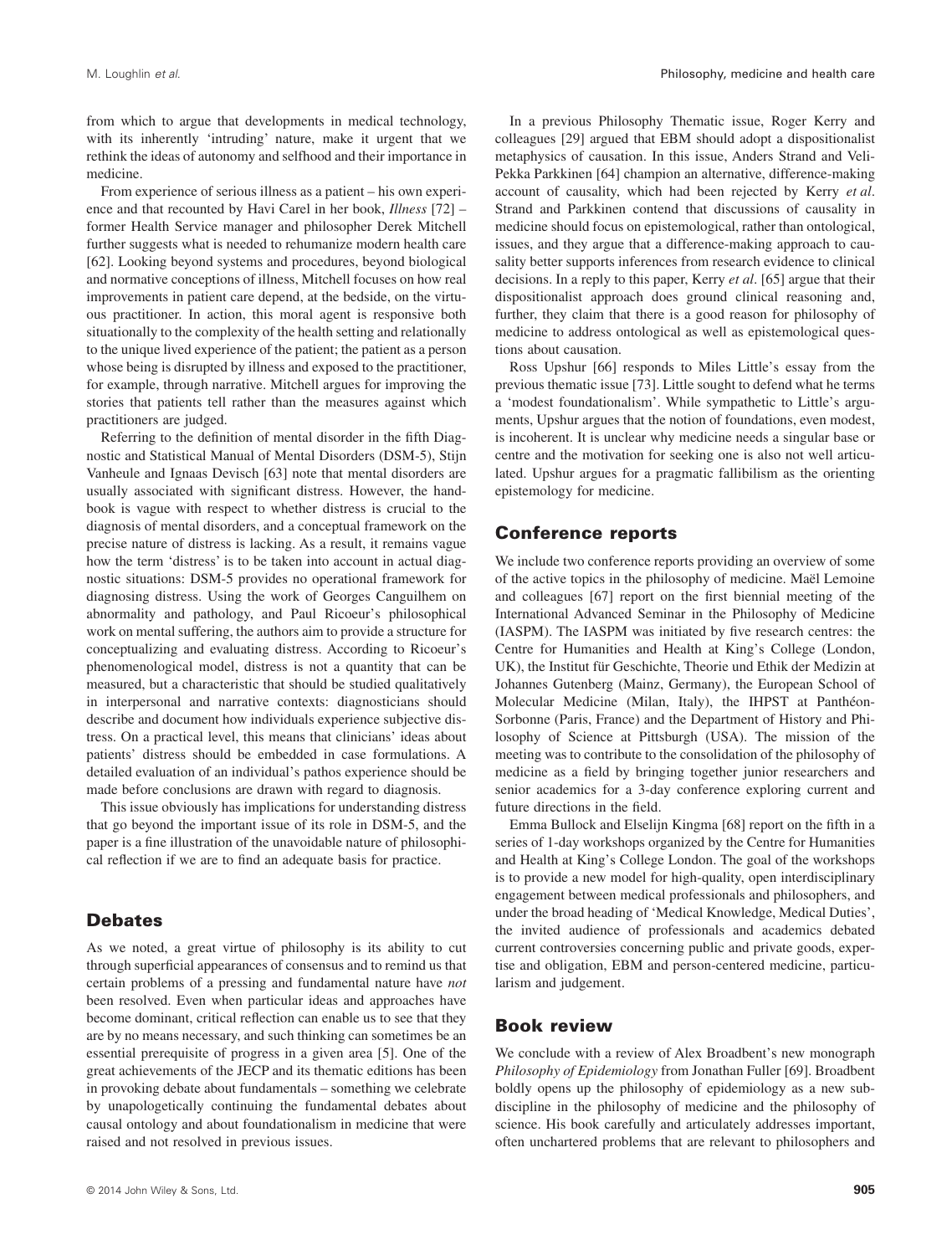epidemiologists alike, including the readership of the JECP, and particularly readers of the Philosophy Thematic editions.

## **Conclusion**

The political and social evolution of health care has been rapid and dramatic, especially over the last 20 years. The growth of the philosophy of medicine and its expansion into new areas of inquiry has kept up. Through the first five philosophy of medicine thematics of the journal, including the present edition, progress has been made in clarifying the ethical, epistemic and methodological health care problems of our time, scrutinizing dominant beliefs and practices, and rigorously defending alternative views. This is philosophy – but philosophy applied to the real concerns of health care providers and patients, philosophy concerned with *evaluating clinical practice*. We hope that future issues continue to foster discussion and collaboration between philosophers, clinicians and clinical researchers, and we look forward to the next 20 years of growth, progress and scholarship.

## **References**

- 1. Loughlin, M., Upshur, R., Goldenberg, M. J., Bluhm, R. & Borgerson, K. (2010) Philosophy, ethics, medicine and health care: the urgent need for critical practice. *Journal of Evaluation in Clinical Practice*, 16 (2), 249–259.
- 2. Seedhouse, D. F. (1999) Camouflage is no defence a response to Kottow. *Journal of Medical Ethics*, 25, 344–348.
- 3. Loughlin, M. (2002) Ethics, Management and Mythology: Rational Decision Making for Health Service Professionals. Oxon: Radcliffe Medical Press.
- 4. Loughlin, M. (2004) Camouflage is still no defence: another plea for a straight answer to the question 'what is bioethics?' *Journal of Evaluation in Clinical Practice*, 10 (1), 75–83.
- 5. Loughlin, M., Bluhm, R., Buetow, S., Goldenberg, M. J., Upshur, R., Borgerson, K. & Entwistle, V. (2011) Virtue, progress and practice. *Journal of Evaluation in Clinical Practice*, 17 (5), 839–846.
- 6. Loughlin, M., Bluhm, R., Buetow, S., Goldenberg, M., Upshur, R., Borgerson, K., Entwistle, V. & Kingma, E. (2012) Reason and value: making reasoning fit for practice. *Journal of Evaluation in Clinical Practice*, 18 (5), 929–939.
- 7. Loughlin, M., Bluhm, R., Stoyanov, D., Buetow, S., Upshur, R., Borgerson, K., Goldenberg, M. J. & Kingma, E. (2013) Explanation, understanding, objectivity and experience. *Journal of Evaluation in Clinical Practice*, 19 (3), 415–421.
- 8. Secretaries of State for Health, Wales, Northern Ireland and Scotland (1989) *Working for patients*. HMSO, London.
- 9. PA Consulting Group (1989) How to Take Part in the Quality Revolution: A Management Guide. London: PA Consulting Group.
- 10. Al-Assaf, A. F. & Schmele, J. A. (eds) (1993) The Textbook of Total Quality in Healthcare. Delray Beach, FL: St Lucie Press.
- 11. Joss, R. & Kogan, M. (1995) Advancing Quality: Total Quality Management in the National Health Service. Buckingham: Open University Press.
- 12. McIntyre, N. (1995) Evaluation in clinical practice: problems, precedents and principles. *Journal of Evaluation in Clinical Practice*, 1  $(1), 5-13.$
- 13. Miles, A., Grey, J. & Polychronis, A. (1995) Purchasing quality in clinical practice: what on earth do we mean? *Journal of Evaluation in Clinical Practice*, 1 (2), 87–95.
- 14. Loughlin, M. (1995) Brief encounter: a dialogue between a philosopher and an NHS manager on the subject of 'quality'. *Journal of Evaluation in Clinical Practice*, 1 (2), 81–85.
- 15. Loughlin, M. (1996) The language of quality. *Journal of Evaluation in Clinical Practice*, 2 (2), 87–95.
- 16. Mill, J. S. (1991) *On Liberty* (eds J. Gray & G. W. Smith) London: Routledge.
- 17. Shaw, G. B. (1948) Man and Superman. London: Penguin Books.
- 18. Wall, A. (1993) *Values and the NHS*. Institute of Health Services Management, London.
- 19. IHSM (1993) *Future Health Care Options, Final Report*. Institute of Health Services Management, London.
- 20. Henry, C. (ed.) (1995) Professional Ethics and Organisational Change in Education and Health Care. London: Edward Arnold.
- 21. Tonelli, M. (2006) Integrating evidence into clinical practice. *Journal of Evaluation in Clinical Practice*, 12 (3), 248–256.
- 22. Thornton, T. (2011) Radical, liberal values-based practice. *Journal of Evaluation in Clinical Practice*, 17 (5), 988–991.
- 23. Duncan, P. (2010) Health, heath care and the problem of intrinsic value. *Journal of Evaluation in Clinical Practice*, 16 (2), 318– 323.
- 24. Hamilton, R. (2010) The concept of health: beyond normativism and naturalism. *Journal of Evaluation in Clinical Practice*, 16 (2), 323– 329.
- 25. Tanenbaum, S. (1995) Getting there from here: evidentiary quandaries of the US outcomes movement. *Journal of Evaluation in Clinical Practice*, 1 (2), 97–104.
- 26. Polychronis, A., Miles, A. & Bentley, P. (1996) The protagonists of 'evidence-based medicine': arrogant, seductive and controversial. *Journal of Evaluation in Clinical Practice*, 2 (1), 9–12.
- 27. Bluhm, R. (2013) Physiological mechanisms and epidemiological research. *Journal of Evaluation in Clinical Practice*, 19 (3), 422–426.
- 28. Andersen, H. (2012) Mechanisms: what are they evidence for in evidence-based medicine? *Journal of Evaluation in Clinical Practice*, 18 (5), 992–999.
- 29. Kerry, R., Eriksen, T. E., Lie, S. A. N., Mumford, S. D. & Anjum, R. (2012) Causation and evidence-based practice: an ontological review. *Journal of Evaluation in Clinical Practice*, 18 (5), 1006–1012.
- 30. Miles, A. & Loughlin, M. (2006) Editorial introduction and commentary 'continuing the evidence-based health care debate: the progress and the price of EBM'. *Journal of Evaluation in Clinical Practice*, 12 (4), 385–398.
- 31. Buetow, S., Upshur, R., Miles, A. & Loughlin, M. (2006) Taking stock of evidence-based medicine. *Journal of Evaluation in Clinical Practice*, 12 (4), 399–404.
- 32. Upshur, R., Buetow, S., Loughlin, M. & Miles, A. (2006) Can academic and clinical journals be in financial and ideological conflict of interest situations? The case EBM incorporated. *Journal of Evaluation in Clinical Practice*, 12 (4), 405–409.
- 33. Henry, S. (2010) Polanyi's tacit knowing and the relevance of epistemology to clinical medicine. *Journal of Evaluation in Clinical Practice*, 16 (2), 292–297.
- 34. Cartwright, N. & Munro, E. (2010) The limitations of randomized controlled trials in predicting effectiveness. *Journal of Evaluation in Clinical Practice*, 16 (2), 260–266.
- 35. Thompson, R. P. (2010) Causality, mathematical models and statistical association: dismantling evidence-based medicine. *Journal of Evaluation in Clinical Practice*, 16 (2), 260–275.
- 36. Goldenberg, M. J. (2010) From Popperian science to normal science. *Journal of Evaluation in Clinical Practice*, 16 (2), 306–310.
- 37. Worrall, J. (2010) Evidence: philosophy of science meets medicine. *Journal of Evaluation in Clinical Practice*, 16 (2), 356–362.
- 38. Upshur, R. (2013) A short note on probability in clinical medicine. *Journal of Evaluation in Clinical Practice*, 19 (3), 463–466.
- 39. Braude, H. (2012) Conciliating cognition and consciousness: the perceptual foundations of clinical reasoning. *Journal of Evaluation in Clinical Practice*, 18 (5), 945–950.